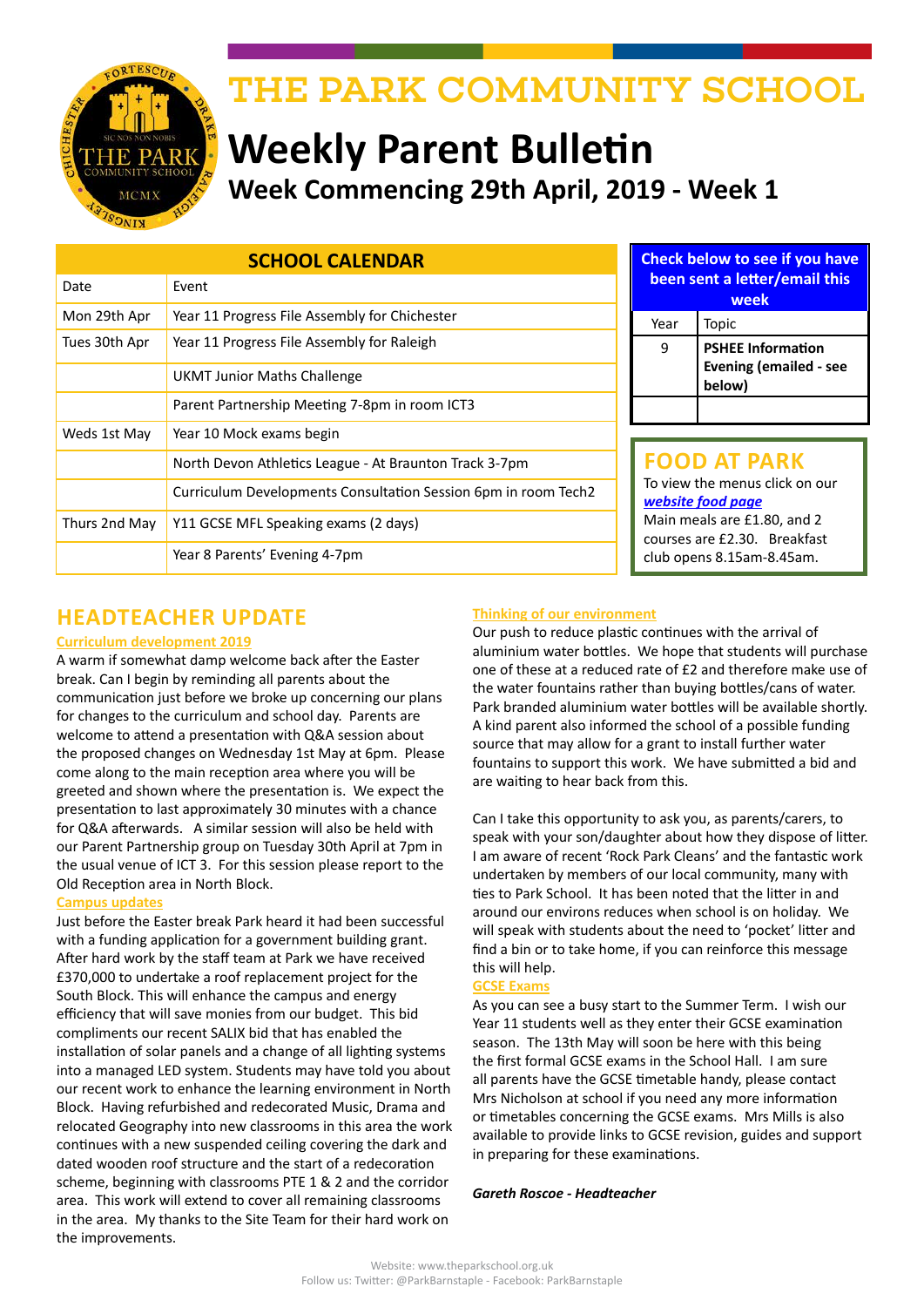## **CURRICULUM DEVELOPMENT 2019**

Parents/Carers will have received important information before half term regarding proposed changes to our school curriculum, school day and school operations. Documents are available *[here](http://www.theparkschool.org.uk/sites/default/files/Curriculum-Development-2019-Parent-Letter-Leaflet.pdf)*. Please note in particular the proposed changes to the INSET days and timings of the school day.

We are a community school and as such welcome your thoughts and feedback. Our consultation closes on Friday 26th April, please feel free to email any questions, or comments to feedback@theparkschool.org.uk.

We are holding an informal parent/carer information session on Wednesday 1st May, 6 - 7pm in Tech 2 with a a short presentation and opportunities for questions and answers about the proposed changes.

#### **TERM DATES AVAILABLE ON WEBSITE**

We have now updated our website with the TLP term dates for :

Term dates for 2019-2020 Term dates for 2020-2021 Term dates for 2021-2022

#### **JUNIOR BAKE OFF**

LoveTV are looking for budding new bakers to take part in their TV programme Junior Bake Off. If you are interested see Mrs Walden in the Food room or go to *[https://junior.take-part.](https://junior.take-part.co.uk/) [co.uk/](https://junior.take-part.co.uk/)* for more information.

#### **YEAR 9 - RELATIONSHIPS AND SEX EDUCATION IN PSHEE**

An email was sent to Year 9 parents this week with the following:

Year 9 have started the sexual education part of the Relationship and Sex Education Program as part of the PSHEE lessons. Healthy relationships, avoiding risk taking behaviours and managing health are at the core of what we do. We will also cover gender and sexual identity. Research has shown that when students receive lessons on healthy relationships, their first sexual activity occurs later and they are more likely to report abuse and exploitation.

If you would like to find out more about what is happening in the next half-term, you are invited to an Information Evening on Wednesday 8th May at 6.30pm where I will explain what we cover and present some of the material used in lessons.

If you would like to attend, please click the *[google form link](https://forms.gle/NcNFCr17C8DcDuth8)* and complete the short form, so that we can establish the number of people attending,

*Though this is principally aimed at parents and carers of Year 9 students, parents/carers of students in lower years are also welcome to attend.*

*Anne Duthuit - PSHEE Coordinator*

#### **DONATIONS NEEDED FOR THRIFT UNIFORM AND PE KIT**

We would really appreciate any donations of good condition items e.g. blazers, jumpers, skirts, trousers, shirts and new style PE kit.

### **YEAR 10 YOUNG ENTERPRISE**

Year 10 Young Enterprise Company 'Omni' have published a story/colouring book for young children called "Cherry the Chimp". It encourages themes for discussion like:



- Loss of wild habitat
- Fly tipping in the countryside
- Litter and recycling
- Friendship
- Working together
- Plastic Waste

The book is available to purchase from Pupil, Main Reception and the school library at £5.00.

### **PARENT PARTNERSHIP MEETING**



The Parent Partnership have

a meeting on Tuesday 30th April in room ICT3 at 7pm. They will be discussing the new changes to the school day and the curriculum, alongside the Tarka Learning Partnership. Mr Roscoe will be on hand at the meeting to explain everything in more detail and to answer any questions. It will be useful for all parents.

Tea and coffee will be available.

# **SCHOOL TRIPS**

Please note all cheques should now be made payable to 'The Park Community School' and not 'Devon County Council'.

Please ensure that you keep up to date with paying the instalments for any trips that your child has signed up for.

#### **BARCELONA TRIP**

Please ensure you return the completed trip forms as soon as possible, to pupil reception. Please kindly pay the final balance by 29th April.

### **FRANCE TRIP**

The last instalment of £65 is due on 23th May.

## **BUDE/TORQUAY RESIDENTIAL**

**TORQUAY** - Please return behaviour consent form and medical form by 26th April. The final balance should now be paid. **BUDE** - Final payment is due 8th May. Could parents/carers kindly ensure you keep up to date with the regular monthly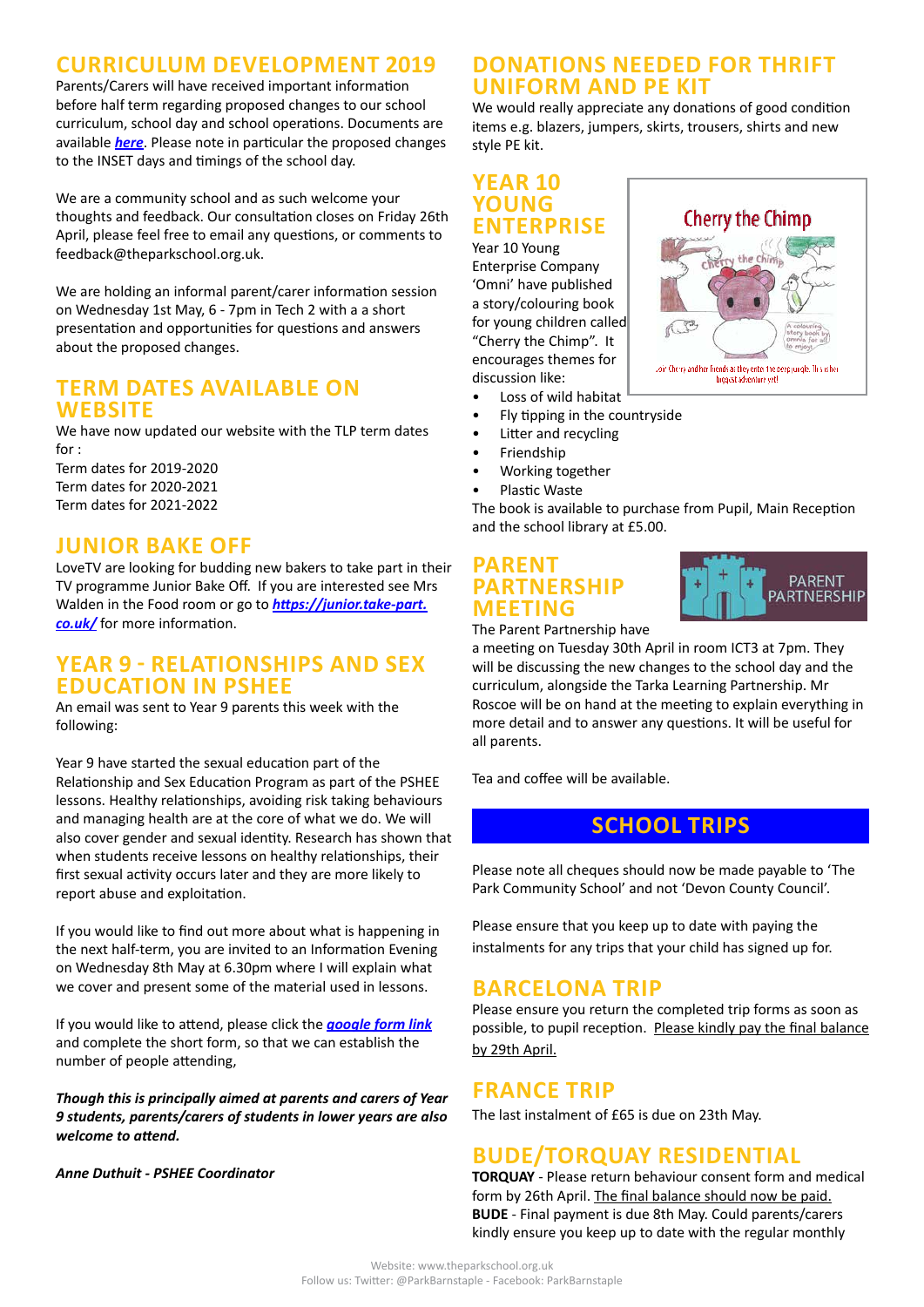instalments. We have also sent out medical forms for the Bude Residential; please ensure these are completed and returned as soon as possible.

Copies of the forms can be found on our 'Letters Home' page via our website *[link here.](http://www.theparkschool.org.uk/letters-home-0)*

#### **NEW YORK JULY 2020**

There is still time to apply for a place on this trip. A nonrefundable deposit is required as soon as possible for £400. For those that missed the New York Information evening, please see link to the *[New York 2020 Presentation](http://www.theparkschool.org.uk/sites/default/files/NewYorkMeetingPowerPoint-July2020.pdf)* Students who are interested in the trip can pick up a letter from Miss Vidler or a link is provided here - *[New York Letter](http://www.theparkschool.org.uk/sites/default/files/Payment%20Plan%20and%20Itinerary%20letter%202020.pdf)*

### **FRIENDS OF PARK**

We have a number of events coming up soon, and would really appreciate any donations of chocolates, toiletries, bottles of wine or services e.g. if you run an ironing business - a free basket of ironing, a gardening business - a free lawn cut, a car valet business - a free car clean, a garage business - a free MOT etc. Prizes can be handed into our reception; alternatively if you have a service to offer please kindly email: jocallaghan@theparkschool.org.uk.

## **CHARITY NEWS**

#### **GUIDE DOGS FOR THE BLIND COLLECTION**

If you have too much small change, please remember we are still collecting loose change e.g. 1p, 2p, 5p in the tutor Dog Kennels for Guide Dogs and the competition to name and meet the puppy is still running until the end of the year. Thank you.

*Mrs O'Callaghan*

## **KS4 INFORMATION**

#### **YEAR 10 - APPRENTICESHIP RECUITMENT EVENT**

Thinking about an Apprenticeship? Petroc have an Apprentice Recruitment Event on Tuesday 7th May 9-11 am at the North Devon Campus. This event is perfect for Year 10 and/or parents, to find out how to make an apprenticeship ambition a reality and what choices are available. Students wishing to visit this event will need to have **parent permission** to make their own way to and from Petroc. Students need to be in school for the end of break at 11.10am. A letter is available from Pupil Reception. See *[Flyer](http://www.theparkschool.org.uk/sites/default/files/Apprenticeship%20Recruitment%20Event_Invite_Yr10.pdf)* link for more information

*Mrs Thomas - Careers Coordinator*

#### **YEAR 10 WORK EXPERIENCE PLACEMENTS**

No new employers can now be used as we have passed the deadline for booking new Duty of Care Checks. Placements must now be with an employer that has had a student on work experience within the last year. Students can access the database to look for placements used in the past: http:// devon.learnaboutwork.org Log In Details: School Name: The

Park Community School User Name: Park Student Password: 2121

#### **YEAR 11 PHOTOS THURSDAY 9TH MAY**

Year 11 students will have their photographs taken on Thursday 9th May in the School Hall. We are trialling a new service this year with our Photographer, Gillman & Soame to enable parents/carers to place their order directly on the Gillman & Soame website rather than returning proofs and payments through our school office.

Please note that your child will receive a proof card as usual via the school office. The proof card will show the online log in and password along with a deadline date (27th May) to place the order.

All orders need to be placed online and parents/carers will have the option for free delivery to school before they complete the payment. The free delivery option will appear within the deadline date only. There will also be an option to pay a postage charge for home delivery. After the deadline date parents/carers can still order online, this will be processed individually and sent to home addresses, a postage charge will be added automatically.

Prints delivered to the school will be available before your child leaves school on Friday 14th June.

#### **KS4 EXAM TIMETABLE LINKS**

*[Year 10 Mock Exam Timetable - Summer 2019](http://www.theparkschool.org.uk/sites/default/files/Year10_Student_Timetable2019.pdf) [Year 11 GCSE Exam Timetable - Summer 2019](http://www.theparkschool.org.uk/sites/default/files/GCSE_Student_Timetable2019.pdf)*

#### **PROM PAYMENT**

The final payment of £14.00 is now due, please ensure this is paid as soon as possible to reserve your child's place.

### **YEAR 11 REVISION TIMETABLE**

Please see link to the current *[Year 11 Revision Session](https://docs.google.com/document/d/1dNMh7-L1kyihGF64pufxK6rpksF0LmhP7VMcilHf7oM/edit?usp=sharing)  [Timetable](https://docs.google.com/document/d/1dNMh7-L1kyihGF64pufxK6rpksF0LmhP7VMcilHf7oM/edit?usp=sharing)*. This timetable has started, any future amendments will be uploaded on our website under the "Events" menu. It would be great if parents/carers could encourage their sons/ daughters in Year 11 to attend these revision sessions.

#### **EXAM SECURITY**

The exam board Pearson has issued letters for all parents and students regarding exam security. A link to each letter is provided below for information.

*[Letter For Parents](http://www.theparkschool.org.uk/sites/default/files/letter-for-parents-question-paper-security.pdf) [Letter For Students](http://www.theparkschool.org.uk/sites/default/files/letter-for-students-question-paper-security.pdf)*

#### **CAREERS ADVICE**

#### **CAREER PILOT**

#### *[www.careerpilot.org.uk](http://www.careerpilot.org.uk)*

Career Pilot is an impartial website that will help parents/ carers and students to explore further study and work options. There is helpful information when choosing options at 14 such as GCSE choices, exploring job sectors, identifying skills and creating a profile. All Year 9 students have used this website as part of the careers module leading up to their option choices.

Year 11 students have used this website to look at their options